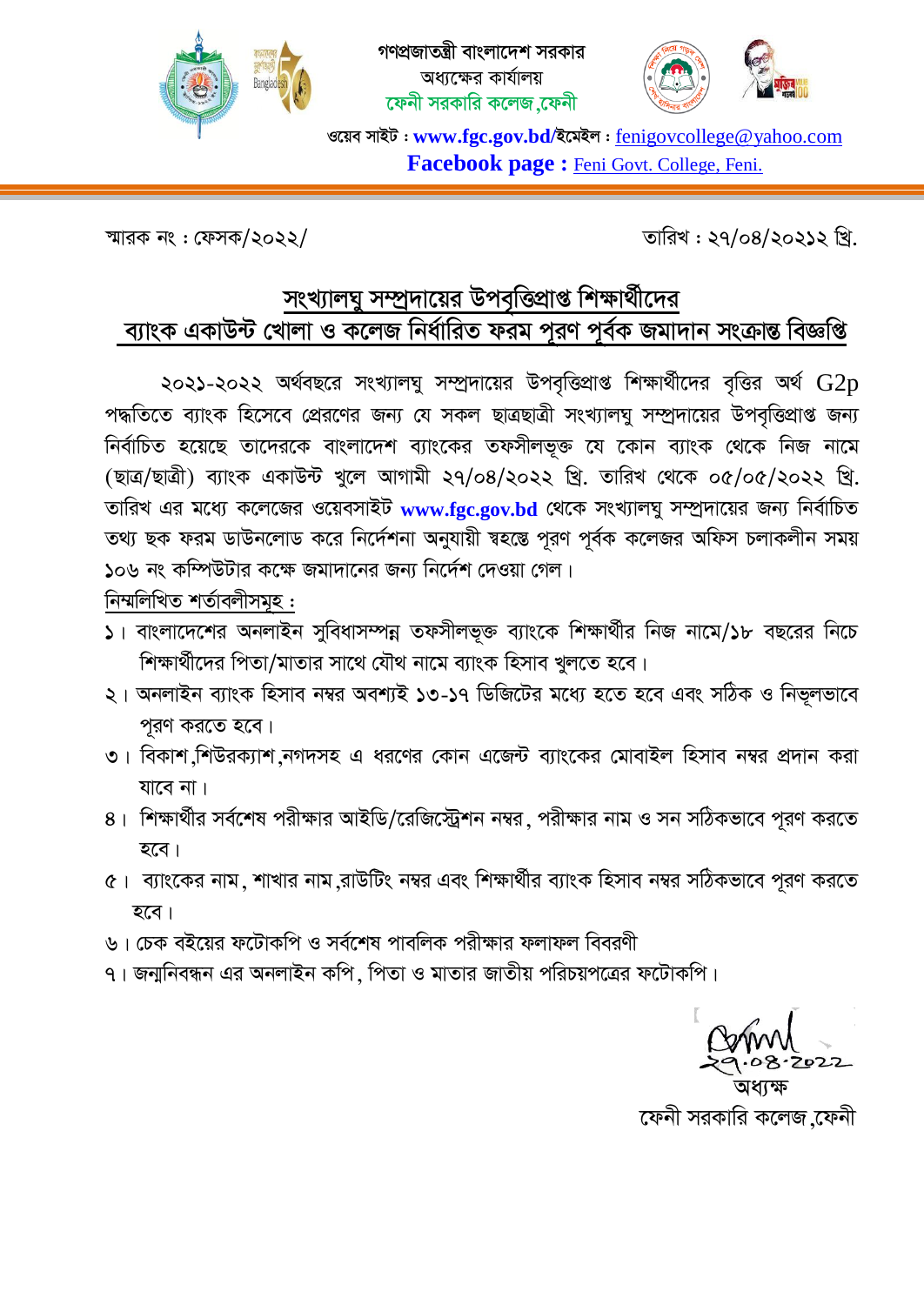|                                                                |                |  |                |                | সংখ্যালঘু ও তফসিলি বৃত্তিপ্রাপ্ত শিক্ষার্থীদের তথ্য ফরম |                    |                                                    |  |  |  |
|----------------------------------------------------------------|----------------|--|----------------|----------------|---------------------------------------------------------|--------------------|----------------------------------------------------|--|--|--|
| কলেজ সংক্ৰান্ত তথ্য:                                           |                |  |                |                |                                                         |                    |                                                    |  |  |  |
|                                                                |                |  |                |                |                                                         |                    |                                                    |  |  |  |
|                                                                |                |  |                |                |                                                         |                    |                                                    |  |  |  |
| Name of Student (বাংলাতে)                                      |                |  |                | $\ddot{\cdot}$ |                                                         |                    | <b>Date of Birth</b>                               |  |  |  |
| Name of Student (ইংরেজিতে)                                     |                |  |                | $\ddot{\cdot}$ |                                                         |                    | <b>Birth Reg.No</b>                                |  |  |  |
| <b>Father's Name</b> (বাংলাতে)                                 |                |  |                | $\ddot{\cdot}$ |                                                         | <b>Father NID:</b> |                                                    |  |  |  |
| Father's Name (ইংরেজিতে)                                       |                |  |                | $\ddot{\cdot}$ |                                                         |                    | Date of Birth                                      |  |  |  |
| Mother's Name (বাংলাতে)                                        |                |  |                | $\ddot{\cdot}$ |                                                         |                    | <b>Mother</b><br>NID:                              |  |  |  |
| Mother's Name (ইংরেজিতে)                                       |                |  |                | $\ddot{\cdot}$ |                                                         |                    | Date of Birth                                      |  |  |  |
| <b>Last Exam Name</b><br>(এসএসসি/এইচএসসি/ডিগ্রী/অনার্স)        |                |  |                | :              | <b>SSC/HSC/DEGREE/HONOURS</b>                           | Last Exam year     | (এসএসসি/এইচএসসি/ডিগ্রী/অনার্স)                     |  |  |  |
| <b>Board/University</b><br>(এসএসসি/এইচএসসি/ডিগ্রী/অনার্স)      |                |  |                | $\ddot{\cdot}$ |                                                         |                    | Roll (Last Exam)<br>(এসএসসি/এইচএসসি/ডিগ্রী/অনার্স) |  |  |  |
| <b>Registration No. (Last</b><br>Exam)                         |                |  |                | $\ddot{\cdot}$ |                                                         |                    |                                                    |  |  |  |
| (এসএসসি/এইচএসসি/ডিগ্রী/অনার্স)<br>Gurdian Name (If applicable) |                |  |                | $\ddot{\cdot}$ |                                                         |                    |                                                    |  |  |  |
| Gurdian NID (If applicable)                                    |                |  |                | $\ddot{\cdot}$ |                                                         |                    |                                                    |  |  |  |
| <b>Student Permanent Address</b>                               |                |  |                |                |                                                         |                    |                                                    |  |  |  |
| Village/City                                                   | $\vdots$       |  |                |                |                                                         | Division           | $\ddot{\cdot}$                                     |  |  |  |
| District                                                       | $\bullet$      |  |                |                |                                                         | Upazilla           | $\ddot{\cdot}$                                     |  |  |  |
| Post office                                                    | $\ddot{\cdot}$ |  |                |                |                                                         | Post<br>Code       | $\ddot{\cdot}$                                     |  |  |  |
| <b>Mobile Number</b>                                           | $\ddot{\cdot}$ |  |                |                |                                                         | <b>GPA</b>         | $\ddot{\cdot}$                                     |  |  |  |
| <b>Current Institution Name</b><br>$\ddot{\cdot}$              |                |  |                |                | FENI GOVT. COLLEGE, FENI                                |                    |                                                    |  |  |  |
| <b>Current Inst.EIIN</b><br>$\ddot{\cdot}$                     |                |  |                |                | 106642                                                  |                    |                                                    |  |  |  |
| <b>Passed Institution Name</b><br>:                            |                |  |                |                |                                                         |                    |                                                    |  |  |  |
| <b>Passed Inst. EIIN</b><br>$\bullet$                          |                |  |                |                |                                                         |                    |                                                    |  |  |  |
| <b>Student Account Number</b>                                  |                |  | $\ddot{\cdot}$ |                |                                                         |                    |                                                    |  |  |  |
| <b>Bank Name</b><br>$\ddot{\cdot}$                             |                |  |                |                |                                                         |                    |                                                    |  |  |  |

**Bank Branch** 

 $\overline{\cdot}$ 

**Routing Number**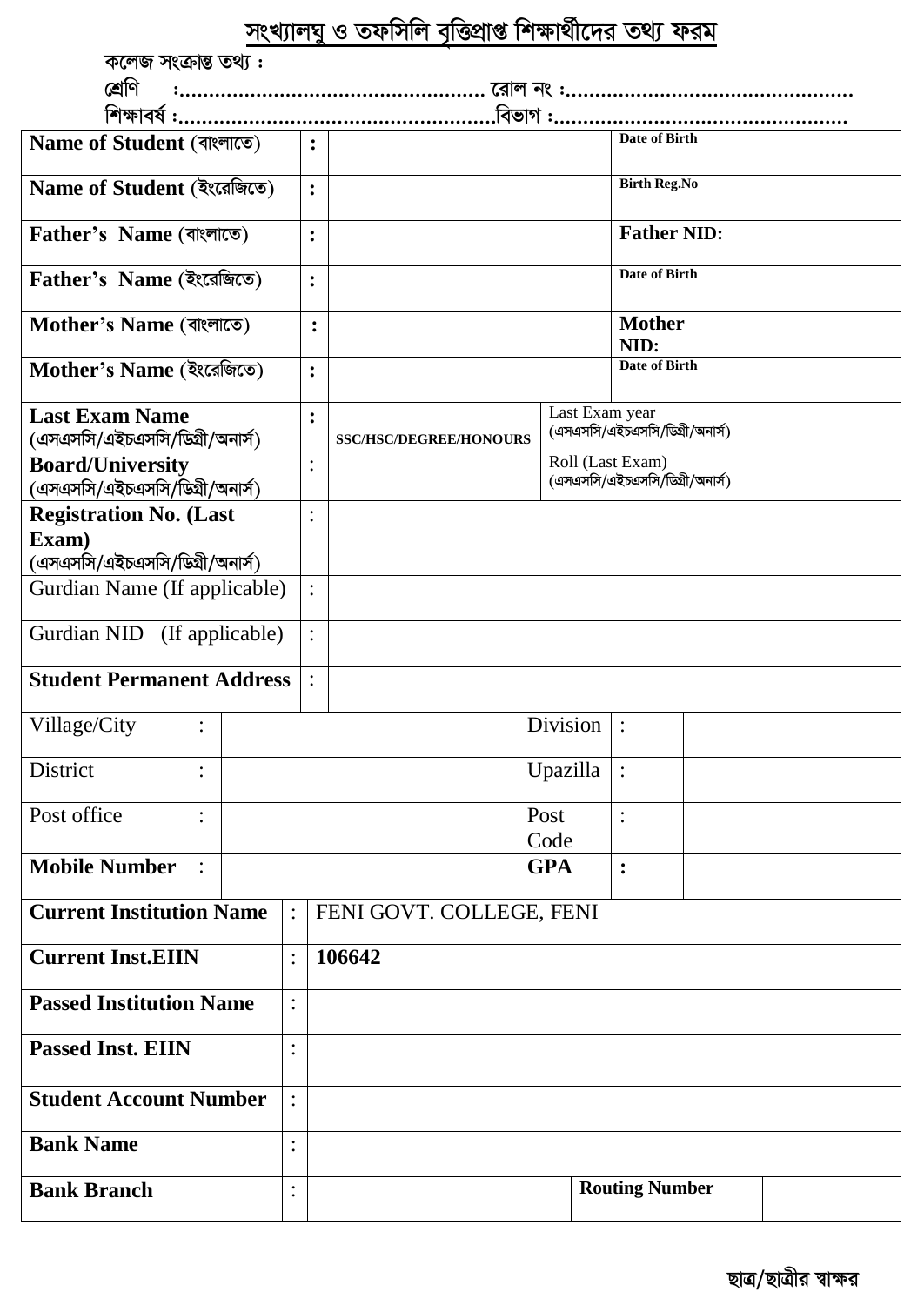২০২১-২০২২ অর্থ বছরের হিন্দু তফসিলী/বৌদ্ধ/খৃস্টান/উপজাতীয়/সমর/অন্ধ/প্রতিবন্ধী সম্প্রদায়ের উপবৃত্তির জন্য<br>চূড়ান্ত মনোনীত (স্লাতক) ছাত্র/ছাত্রীর নামের তালিকা ঃ

হিন্দু সম্প্রদায়

## ম্বাতক (সম্মান)

| 08.  | ফেনী<br>ফেনা সদর | ফেনী<br>সরকারি<br>. ফেনী<br>$\Phi$ (ellel | বিজয়<br>দেব<br>নাথ | ল্লাতক ১ম বর্ষ<br>বিএসসি        | COS | २०२०-<br>२०२১ | এইচ.এস<br>সি<br>00.9 | $50000/-$ |
|------|------------------|-------------------------------------------|---------------------|---------------------------------|-----|---------------|----------------------|-----------|
| O(C) | ফেনী<br>ফেনী সদর | সরকারি<br>ফেনী<br>. ফেনী<br>কলেজ          | শ্যামা দাস          | ম্লাতক ১ম বৰ্ষ<br>পদার্থবিজ্ঞান | 42  | 2020-<br>5057 | এইচ.এস<br>সি<br>00.9 | $00000$ - |

| $\circledcirc.$               | ফেনী<br>ফেনী সদর      | ফেনী<br>সরকারি<br>কলেজ, ফেনী  | মিশুক<br>দেব<br>নাথ      | ম্লাতক ১ম বৰ্ষ<br>হিসাববিজ্ঞান  | 882      | 2020-<br>२०२১ | এইচ.এস<br>সি<br>8.50 | $b$ 0000/-       |
|-------------------------------|-----------------------|-------------------------------|--------------------------|---------------------------------|----------|---------------|----------------------|------------------|
| 09.                           | ফেনী<br>ফেনী সদর      | ফেনী<br>সরকারি<br>কলেজ , ফেনী | সুক্মিতা<br>দেব<br>নাথ   | ম্লাতক ১ম বৰ্ষ<br>গণিত          | $\Omega$ | 2020-<br>२०२১ | এইচ.এস<br>সি<br>00.9 | $b$ 0000/-       |
| v                             | ফেনী<br>ফেনী সদর      | সরকারি<br>ফেনী<br>কলেজ , ফেনী | তৃষা সরকার               | ল্লাতক ১ম বৰ্ষ<br>ইংরেজি        | ৯৪       | 2020-<br>२०२১ | এইচ.এস<br>সি<br>00.9 | $b$ 0000/-       |
| $\mathcal{O}_{\mathcal{D}}$ . | চউগ্ৰাম<br>মিরসরাই    | সরকারি<br>ফেনী<br>কলেজ , ফেনী | রানী<br>রিক্তা<br>দেবী   | ল্লাতক ১ম বৰ্ষ<br>রসায়ন        | 356      | 2020-<br>२०२১ | এইচ.এস<br>সি<br>8.50 | $92000/-$        |
| 80.                           | নাঙ্গলকোট<br>কুমিল্লা | সরকারি<br>ফেনী<br>কলেজ , ফেনী | নুপুর চন্দ্র পাল         | ল্লাতক ১ম বৰ্ষ<br>পদাৰ্থবিজ্ঞান | ৯৯       | २०२०-<br>२०२১ | এইচ.এস<br>সি<br>8.50 | $\text{60000}$ - |
| 8                             | ফেনী<br>সোনাগাজী      | সরকারি<br>ফেনী<br>কলেজ , ফেনী | ঈশিতা<br>বসাক<br>ন্মৰ্ণা | ম্লাতক ১ম বৰ্ষ<br>ওসায়ন        | $\sigma$ | २०२०-<br>२०२১ | এইচ.এস<br>সি<br>00.9 | ৬০০০০/-          |

 $\frac{1}{28082022}$ প্রফেসর হোসাইন আহমেদ আরিফ ইলাহী পরিচালক মাধ্যমিক ও উচ্চ শিক্ষা চট্টগ্ৰাম অঞ্চল, চট্টগ্ৰাম।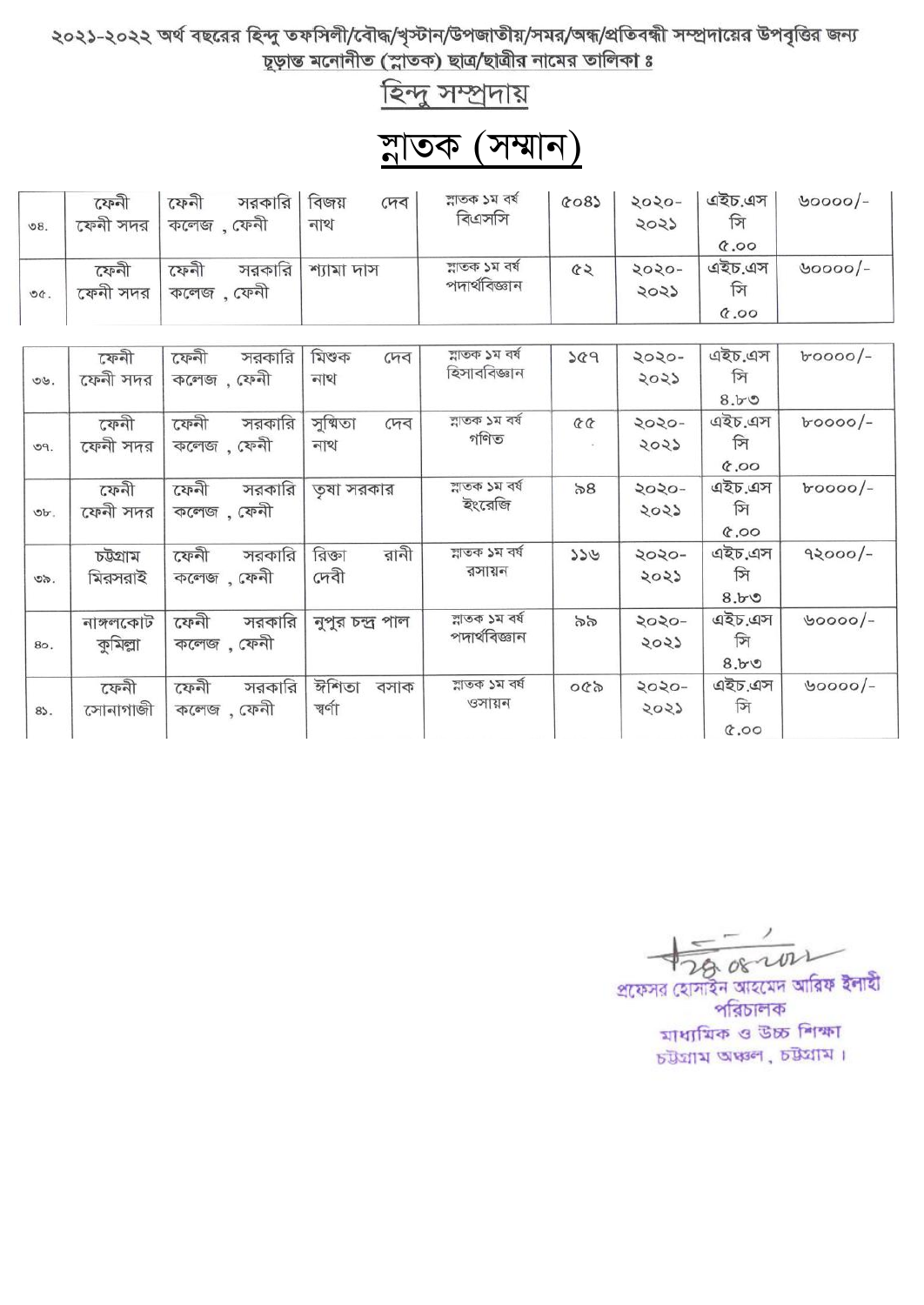## <u>নাতকোত্তর</u>

| 39.   | $\overline{C}$ कर्नी | ফেনী<br>ফেনী    | সরকারি কলেজ |      | লিটন কুমার দেব<br>নাথ | ন্নাতকোত্তর<br>১ম পর্ব<br>রাষ্ট্রবিজ্ঞান   | ২৭             | ২০১৮-<br>২০১৯ | ন্নাতক<br>$($ পাস)<br>0.50                | $92000/-$         |
|-------|----------------------|-----------------|-------------|------|-----------------------|--------------------------------------------|----------------|---------------|-------------------------------------------|-------------------|
| $b$ . | ফেনী সদর             | ফেনী<br>ফেনী    | সরকারি কলেজ |      | বাবুল শীল             | ন্নাতকোত্তর<br>১ম পর্ব<br>রাষ্ট্রবিজ্ঞান   | 5Q             | -P605<br>২০১৮ | ন্নাতক<br>(পাস)<br>2.66                   | $\text{60000}/-$  |
| 35.   | ফেনী                 | ফেনী<br>ফেনী    | সরকারি      | কলেজ | কাকলী রানী নাথ        | ন্নাতকোত্তর<br>১ম পর্ব<br>হিসাববিজ্ঞা<br>ন | 30b            | 2022-<br>२०১৯ | ল্লাতক<br>$($ পাস)<br>2.55                | $\cdot\cdot\cdot$ |
| 20.   | ফেনী সদর             | ফেনী<br>ফেনী    | সরকারি কলেজ |      | টিটু চন্দ্ৰ রায়      | ন্নাতকোত্তর<br>১ম পর্ব<br>ব্যবস্থাপনা      | 288            | ২০১৮-<br>२०५৯ | ন্নাতক<br>$($ পাস)<br>0.55                | $92000/-$         |
| 23.   | ফেনী                 | रक्ष्मी<br>ফেনী | সরকারি      | কলেজ | শান্তা রানী পাল       | ন্নাতকোত্তর<br>১ম পর্ব<br>ইস.ইতিহা<br>স    | 550            | ২০১৮-<br>২০১৯ | ন্নাতক<br>$($ পাস)<br>2.99                | $\delta$ 0000/-   |
| 22.   | ফেনী সদর             | ফেনী<br>ফেনী    | সরকারি কলেজ |      | শ্বৰ্না পোদ্দার       | ন্নাতকোত্তর<br>১ম পর্ব<br>হিসাববিজ্ঞা<br>ন | 322            | 2026-<br>২০১৯ | ন্নাতক<br>(পাস)<br>0.09                   | $\vee$ 0000/-     |
| 20.   | ফেনী                 | ফেনী<br>ফেনী    | সরকারি কলেজ |      | বিজন নাথ              | ন্নাতকোত্তর<br>১ম পর্ব<br>ব্যবস্থাপনা      | 99             | 2029-<br>२०১৮ | ন্নাতক<br>(পাস)<br>0.5b                   | $\vee$ 0000/-     |
| 28.   | ফেনী সদর             | ফেনী<br>ফেনী    | সরকারি কলেজ |      | আখি রানী দাস          | ন্নাতকোত্তর<br>১ম পর্ব<br>রাষ্ট্রবিজ্ঞান   | O <sub>9</sub> | ২০১৮-<br>২০১৯ | ন্নাতক<br>(পাস)<br>2.50                   | $00000/-$         |
| 20.   | ফেনী                 | ফেনী<br>ফেনী    | সরকারি কলেজ |      | দ্বীপিকা দাস          | ন্নাতকোত্তর<br>শেষ পর্ব<br>সমাজকৰ্ম        | 500            | 2029-<br>२०১৮ | প্রিলিমিনার<br>ৰ্ টু<br>মাস্টার্স<br>২.৯৭ | $00000/-$         |
| 28.   | ফেনী সদর             | ফেনী<br>ফেনী    | সরকারি কলেজ |      | টিংকু রানী নাথ        | ন্নাতকোত্তর<br>১ম পর্ব<br>অৰ্থনীতি         | 00             | 2026-<br>২০১৯ | ন্নাতক<br>(পাস)<br>2.50                   | $00000/-$         |
| 29.   | $\overline{C}$ कनी   | ফেনী<br>ফেনী    | সরকারি কলেজ |      | তৃনা শৰ্মা            | ন্নাতকোত্তর<br>১ম পর্ব<br>হিসাববিজ্ঞা<br>ন | 30             | ২০১৮-<br>২০১৯ | ন্নাতক<br>(পাস)<br>2.66                   | $b$ 0000/-        |
| 2b.   | ফেনী সদর             | ফেনী<br>ফেনী    | সরকারি      | কলেজ | কলি রানী দাস          | ন্নাতকোত্তর<br>১ম পর্ব<br>রাষ্ট্রবিজ্ঞান   | $\mathcal{F}$  | 2026-<br>२०১৯ | ন্নাতক<br>(পাস)<br>2.22                   | $00000/-$         |

 $2608 -101$ <br>প্রফেসর হোসাইন আহমেদ আরিফ ইলাহী

পরিচালক মাধ্যমিক ও উচ্চ শিক্ষা চট্টগ্রাম অঞ্চল, চট্টগ্রাম।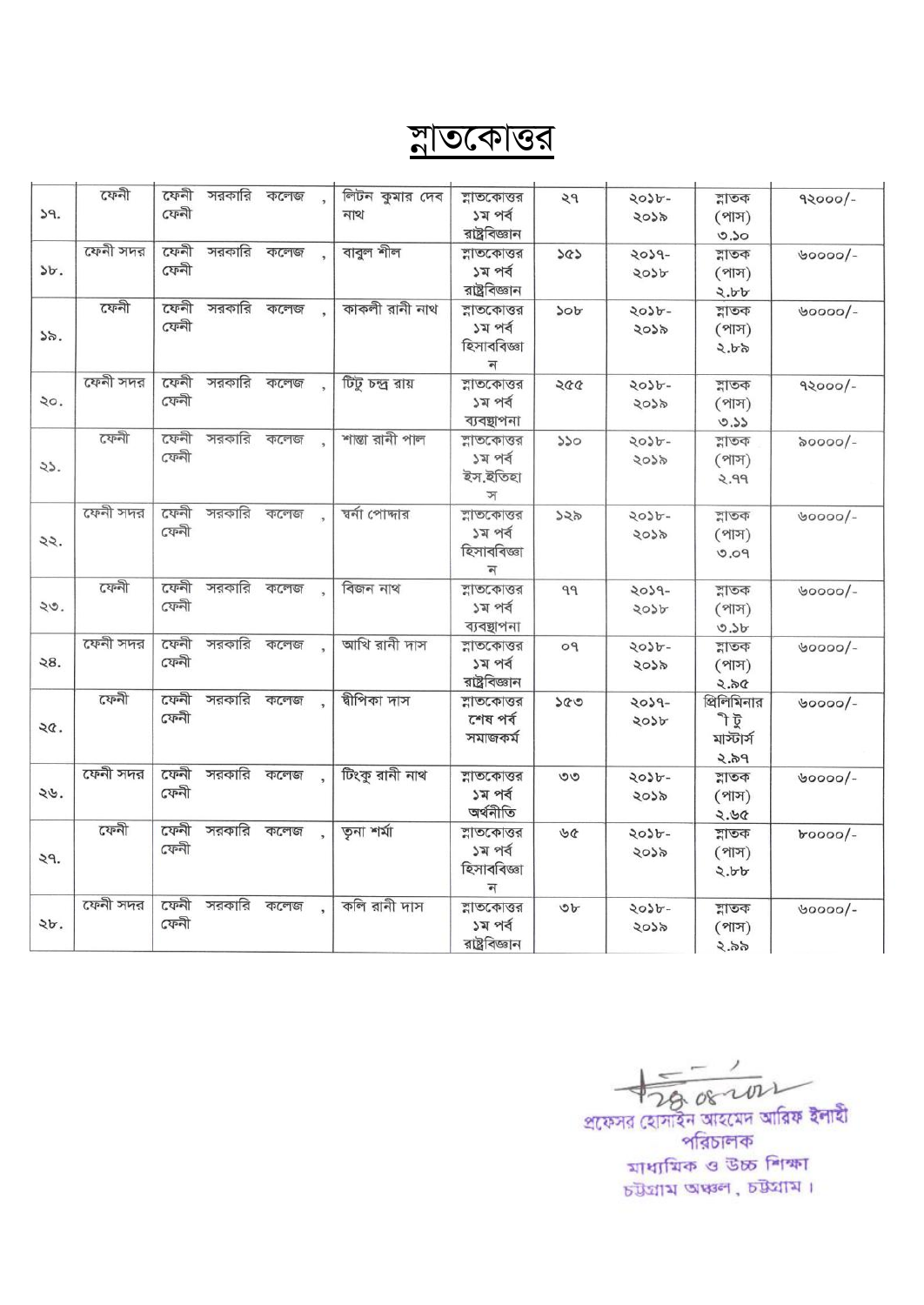প্রফেসর হোসাইন আহমেদ আরিফ ইলাহী পরিচালক মাধ্যমিক ও উচ্চ শিক্ষা চউগ্ৰাম অঞ্চল, চউগ্ৰাম।

|     |          | ফেনী                           |                | ১ম পর্ব<br>হিসাববিজ্ঞা<br>ন         |     | ২০১৯          | (পাস)<br>0.6b              |                 |
|-----|----------|--------------------------------|----------------|-------------------------------------|-----|---------------|----------------------------|-----------------|
| 8Q. | ফেনী     | ফেনী<br>সরকারি<br>কলেজ<br>ফেনী | মুনিয়া ধর     | শ্লাতকোত্তর<br>শেষ পর্ব<br>সমাজকৰ্ম | 3b9 | 5079-<br>২০১৯ | ল্লাতক<br>সম্মান)<br>2.88  | $b$ 0000/-      |
| 89. | ফেনী সদর | ফেনী<br>সরকারি<br>কলেজ<br>ফেনী | শৰ্মিষ্ঠা বণিক | ল্লাতকোত্তর<br>১ম পর্ব<br>সমাজকৰ্ম  | 522 | ২০১৯-<br>२०२० | ল্লাতক<br>(সম্মান)<br>0.90 | $\delta$ ০০০০/- |

| 25.                        | ফেনী     | ফেনী<br>ফেনী |               | সরকারি কলেজ | শিউলি রানী দাস          | ন্নাতকোত্তর<br>১ম পর্ব                                           | ob             | 2022-<br>২০১৯ | ন্নাতক<br>(পাস)                 | $\cdot\cdot\cdot$ |
|----------------------------|----------|--------------|---------------|-------------|-------------------------|------------------------------------------------------------------|----------------|---------------|---------------------------------|-------------------|
| $\circ$ .                  | ফেনী সদর | ফেনী<br>ফেনী |               | সরকারি কলেজ | তিথি রানী নাথ           | রাষ্ট্রবিজ্ঞান<br>ন্নাতকোত্তর<br>১ম পর্ব<br>হিসাববিজ্ঞা          | 50             | 2026-<br>२०५৯ | 2.50<br>ন্নাতক<br>(পাস)<br>0.08 | $b80000/-$        |
| $O2$ .                     | ফেনী     | ফেনী<br>ফেনী |               | সরকারি কলেজ | সনজিত<br>কুমার<br>গোপ   | ন<br>ন্নাতকোত্তর<br>শেষ পর্ব                                     | 329            | 2056-<br>২০১৯ | প্রিলিমিনার<br>ী টু             | $8b$ 000/-        |
|                            |          |              |               |             |                         | প্ৰাণিবিজ্ঞান                                                    |                |               | মাস্টার্স<br>2.82               |                   |
| 92.                        | ফেনী সদর | ফেনী<br>ফেনী | সরকারি        | কলেজ        | ইতি রানী দাস            | শ্লাতকোত্তর<br>শেষ পর্ব<br>ব্যবস্থাপনা                           | ob             | 2056-<br>২০১৯ | ন্নাতক<br>(সম্মান)<br>0.25      | $90000/-$         |
| $OO$ .                     | ফেনী     | ফেনী<br>ফেনী | সরকারি        | কলেজ        | প্ৰমা পাল               | ন্নাতকোত্তর<br>১ম পর্ব<br>রাষ্ট্রবিজ্ঞান                         | $\circ$        | 2022-<br>২০১৯ | ন্নাতক<br>(পাস)<br>0.55         | $100,000/-$       |
| $\mathcal{S}8.$            | ফেনী সদর | ফেনী<br>ফেনী | সরকারি কলেজ   |             | প্ৰীতি রানী দাস         | ন্নাতকোত্তর<br>১ম পর্ব<br>সমাজকৰ্ম                               | २०१            | -PL05<br>२०১৮ | ল্লাতক<br>(পাস)<br>2.95         | $90000/-$         |
| O(C)                       | ফেনী     | ফেনী<br>ফেনী | সরকারি        | কলেজ        | ঝুটন আচাৰ্য্য           | ন্নাতকোত্তর<br>শেষ পর্ব<br>প্রাণিবিদ্যা                          | 55             | 2056-<br>२०५৯ | ন্নাতক<br>(সম্মান)<br>0.09      | $00000/-$         |
| $\mathcal{O} \mathcal{G}.$ | ফেনী সদর | ফেনী<br>ফেনী | সরকারি        | কলেজ        | মিঠুন চন্দ্ৰ মানিক      | ন্নাতকোত্তর<br>১ম পর্ব<br>ব্যবছাপনা                              | 292            | 2022-<br>२०५৯ | ন্নাতক<br>(পাস)<br>5.95         | $\vee$ 0000/-     |
| O9.                        | ফেনী     | ফেনী<br>ফেনী | সরকারি কলেজ   |             | মৌ পাল                  | শ্লাতকোত্তর<br>১ম পর্ব<br>ব্যবস্থাপনা                            | Qb             | 2026-<br>२०५৯ | ল্লাতক<br>(পাস)                 | $00000/-$         |
| Ob.                        | ফেনী সদর | ফেনী<br>ফেনী | সরকারি কলেজ   |             | অৰ্নিফা রানী পাল        | ন্নাতকোত্তর<br>১ম পর্ব<br>ব্যবস্থাপনা                            | opp            | 5079-<br>२०५৯ | ২.৯৮<br>ন্নাতক<br>(পাস)         | $80000/-$         |
| ৩৯.                        | ফেনী     | ফেনী<br>ফেনী | সরকারি কলেজ   |             | বিথী<br>রানী<br>কর্মকার | ন্নাতকোত্তর<br>১ম পর্ব<br>হিসাববিজ্ঞা<br>$\overline{\mathbb{R}}$ | ১২৩            | 2026-<br>২০১৯ | 0.09<br>ল্লাতক<br>(FIP)<br>0.59 | $00000/-$         |
| 80.                        | ফেনী সদর | ফেনী<br>ফেনী | সরকারি কলেজ   |             | রুপক চক্রবর্ত্তী        | শ্লাতকোত্তর<br>১ম পর্ব<br>ব্যবস্থাপনা                            | 3Q             | 2026-<br>২০১৯ | ন্নাতক<br>(পাস)<br>9.99         | $b80000/-$        |
| 85.                        | ফেনী     | ফেনী<br>ফেনী | সরকারি কলেজ   |             | প্ৰেমা বৈষ্ণব           | ন্নাতকোত্তর<br>১ম পর্ব<br>অৰ্থনীতি                               | ২৪             | 5079-<br>२०५৯ | ম্লাতক<br>(পাস)<br>২.৯০         | $92000/-$         |
| 82.                        | ফেনী সদর | ফেনী<br>ফেনী | সরকারি কলেজ , |             | পিটন চন্দ্ৰ দাস         | শ্লাতকোত্তর<br>১ম পর্ব<br>সমাজকৰ্ম                               | ১৩০            | 5074-<br>২০১৯ | ন্নাতক<br>$($ পাস)<br>২.২০      | $\vee$ 0000/-     |
| 80.                        | ফেনী     | ফেনী<br>ফেনী | সরকারি কলেজ   |             | ণ্ডসেন কুমার পাল        | ন্নাতকোত্তর<br>১ম পর্ব<br>রাষ্ট্রবিজ্ঞান                         | 0Q             | २०১৮-<br>২০১৯ | ল্লাতক<br>$($ শাস $)$<br>0.33   | $\vee$ 0000/-     |
| 88.                        | ফেনী সদর | ফেনী         | সরকারি        | কলেজ        | লিমা রানী দাস           | শ্লাতকোত্তর                                                      | 8 <sup>o</sup> | 5074-         | ন্নাতক                          | $b$ 0000/-        |